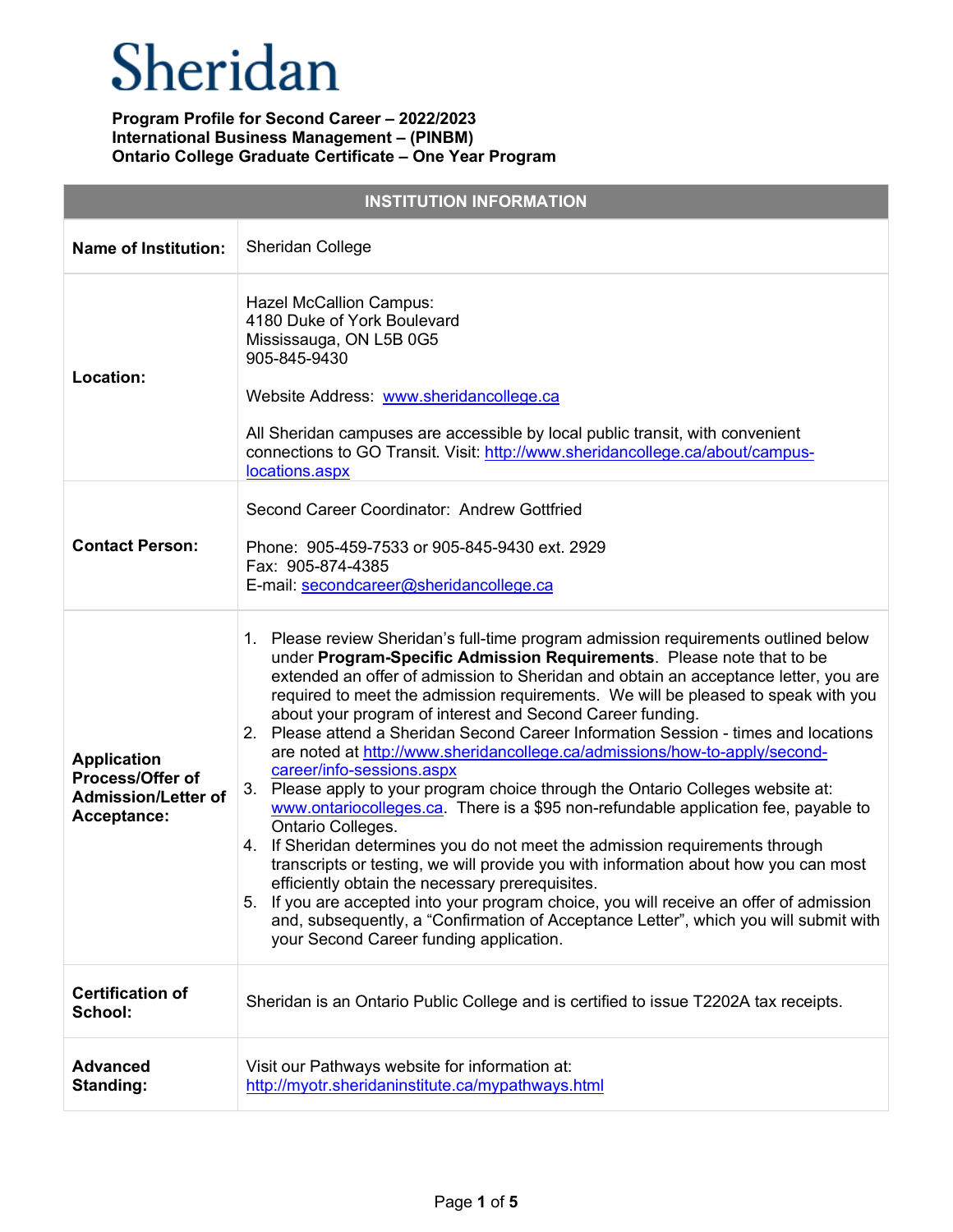| <b>PROGRAM INFORMATION</b>                                                                                  |                                                                                                                                                                                                                                                                                                                                                                                                                                                                                                                                                                                                                                                                                               |
|-------------------------------------------------------------------------------------------------------------|-----------------------------------------------------------------------------------------------------------------------------------------------------------------------------------------------------------------------------------------------------------------------------------------------------------------------------------------------------------------------------------------------------------------------------------------------------------------------------------------------------------------------------------------------------------------------------------------------------------------------------------------------------------------------------------------------|
| Program<br><b>Name/Credential:</b>                                                                          | International Business Management<br>Ontario College Graduate Certificate                                                                                                                                                                                                                                                                                                                                                                                                                                                                                                                                                                                                                     |
| <b>Program-Specific</b><br><b>Admission</b><br><b>Requirements:</b>                                         | https://www.sheridancollege.ca/programs/international-business-<br>management#tab=admission-requirements                                                                                                                                                                                                                                                                                                                                                                                                                                                                                                                                                                                      |
| <b>Program Offered</b><br><b>SEPTEMBER 2022</b><br><b>Start/End dates by</b><br>semester                    | Jan. 9, 2023<br>Sept. 6, 2022<br>Optional<br>$\overline{\mathbf{3}}$<br>$\mathbf{1}$<br>To<br>$\overline{2}$<br>To<br>CO-OP<br>Dec. 16, 2022<br>Apr. 21, 2023                                                                                                                                                                                                                                                                                                                                                                                                                                                                                                                                 |
| Program Length/<br><b>Hours/Weeks:</b>                                                                      | This is a 1 year full time program, 2 semesters of 15 weeks each with 1 reading (break)<br>week, and with the option for co-op (3-4 months).<br>Sheridan offers an optional paid work placement for students carrying a grade-point<br>average of 3.0 or higher and a minimum C in first semester courses. Enrolment is<br>limited.<br>Hours per week: 19 (daytime hours between 8:00 a.m. and 6:00 p.m., Monday to<br>Friday; however, please note that in some cases courses may run until 10:00 p.m.)<br>Programs starting in September have a holiday break of approximately 3 weeks.<br>Students will be notified about their class schedule prior to the beginning of each<br>semester. |
| <b>Class Size:</b>                                                                                          | Approximately 35                                                                                                                                                                                                                                                                                                                                                                                                                                                                                                                                                                                                                                                                              |
| <b>Course Outline:</b>                                                                                      | https://www.sheridancollege.ca/programs/courses/course-outline-search                                                                                                                                                                                                                                                                                                                                                                                                                                                                                                                                                                                                                         |
| <b>Registration Fee:</b><br>(applicable at time<br>of publication -<br>subject to change<br>without notice) | The \$95 non-refundable application processing fee paid to Ontario Colleges covers<br>application processing for one application cycle.                                                                                                                                                                                                                                                                                                                                                                                                                                                                                                                                                       |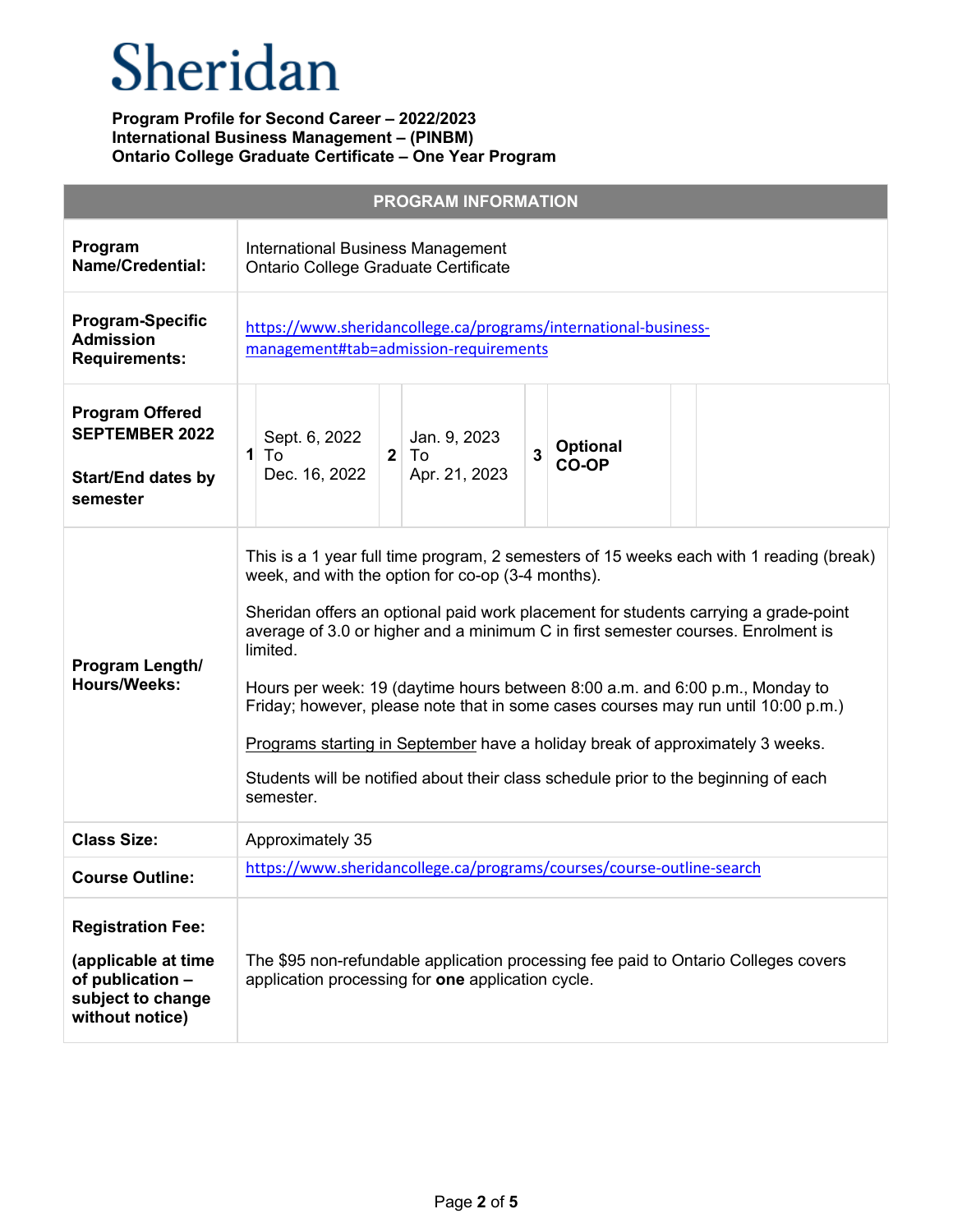| <b>PROGRAM INFORMATION</b>                                                                                |                                                                                                                                                                                                                                                                                                                                                                                                                                                                                                                                                                                                                                                                                                                                                                                                                                                                                     |  |
|-----------------------------------------------------------------------------------------------------------|-------------------------------------------------------------------------------------------------------------------------------------------------------------------------------------------------------------------------------------------------------------------------------------------------------------------------------------------------------------------------------------------------------------------------------------------------------------------------------------------------------------------------------------------------------------------------------------------------------------------------------------------------------------------------------------------------------------------------------------------------------------------------------------------------------------------------------------------------------------------------------------|--|
| <b>Annual Tuition:</b><br>(applicable at time<br>of publication -<br>subject to change<br>without notice) | https://www.sheridancollege.ca/programs/international-business-management#tab=fees-<br>and-financial-aid<br>Tuition fees are regulated by the Ministry of Advanced Education and Skills<br>Development and a change could be made by action of the Ontario Government.<br>As the Fee Guide is prepared in advance, Sheridan reserves the right to make changes<br>due to errors and omissions. Additional fees will apply for some programs with a<br>modified curriculum. All information provided is current as of publication.                                                                                                                                                                                                                                                                                                                                                   |  |
| Parking:<br>(applicable at time<br>of publication -<br>subject to change<br>without notice)               | https://epark.sheridancollege.ca/                                                                                                                                                                                                                                                                                                                                                                                                                                                                                                                                                                                                                                                                                                                                                                                                                                                   |  |
| <b>Book Costs:</b><br>(applicable at time<br>of publication -<br>subject to change<br>without notice)     | Approximately \$630.00 per semester - 5% tax included                                                                                                                                                                                                                                                                                                                                                                                                                                                                                                                                                                                                                                                                                                                                                                                                                               |  |
| <b>Other Costs:</b>                                                                                       | <b>Mobile Computing</b><br>This program is a Mobile Computing program. Mobile computing programs require the<br>use of a laptop as a mandatory component of curriculum during academic terms. New<br>students in mobile computing programs must bring a laptop of their choice that will<br>meet the program's requirements.<br><b>Optional CO-OP</b><br>Co-op and internship students pay an additional fee of \$535.00 per work term. This fee<br>is collected with your tuition and goes to support the broad array of valuable support<br>services provided to co-op students.<br>Locker Fee - \$15 for one semester, \$25 for two semesters, and \$35 for one academic<br>year (September – August). All students must provide their own lock. Payment will be<br>by debit or credit card only.<br>Please note ALL COSTS are approximate and subject to change without notice. |  |
| <b>Payment Policy for</b><br><b>Second Career:</b>                                                        | Please refer to your Fees Invoice for tuition deadlines as dates vary depending on<br>when you accept an offer.                                                                                                                                                                                                                                                                                                                                                                                                                                                                                                                                                                                                                                                                                                                                                                     |  |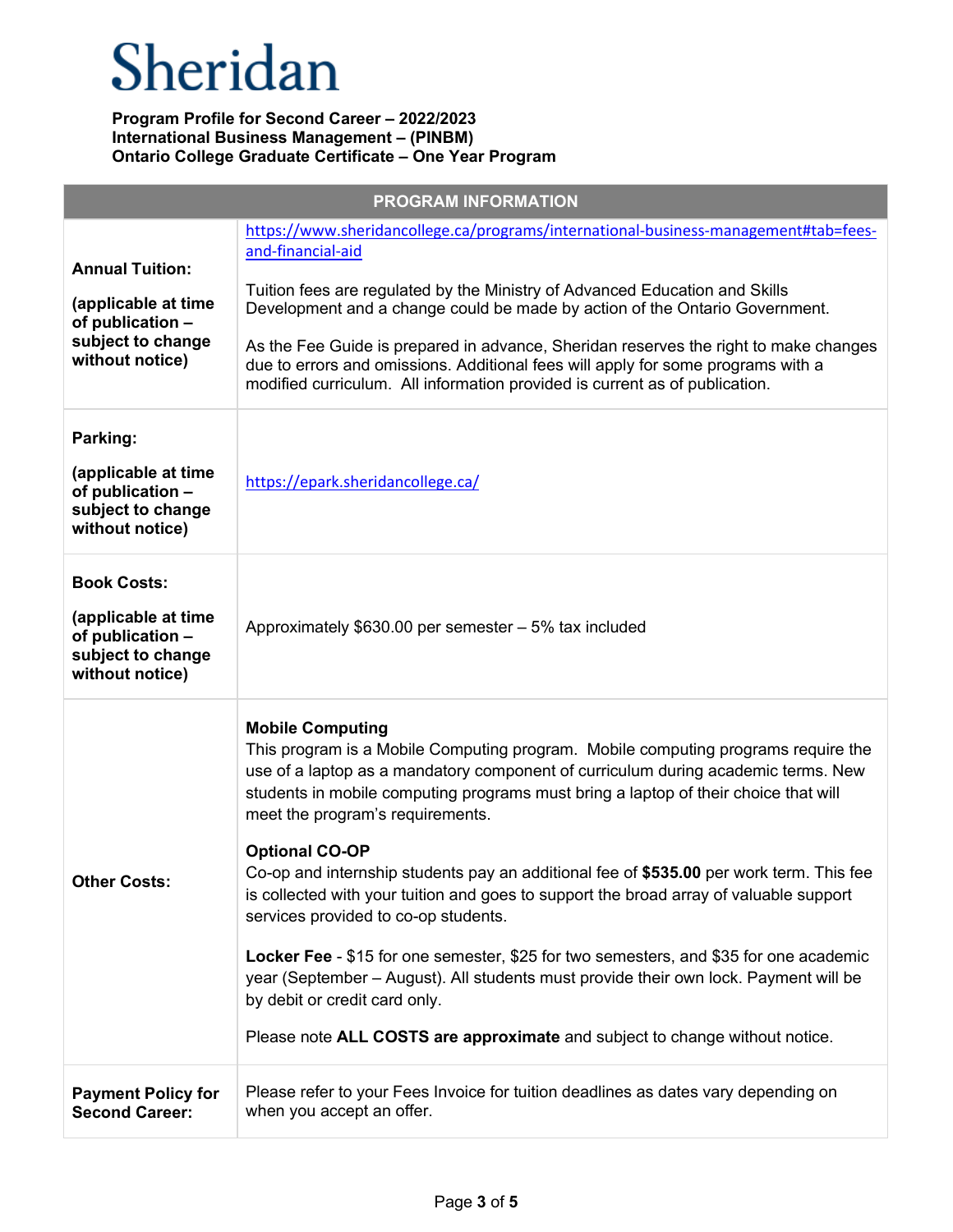| <b>PROGRAM INFORMATION</b>                                       |                                                                                                                                                                                                                                                                                                                                                        |  |
|------------------------------------------------------------------|--------------------------------------------------------------------------------------------------------------------------------------------------------------------------------------------------------------------------------------------------------------------------------------------------------------------------------------------------------|--|
| <b>Withdrawal/Refund</b><br><b>Policy</b>                        | Students must officially withdraw from Sheridan post-secondary programs via the<br>"Application for Term or Complete Program Withdrawal" form by the 10 <sup>th</sup> day of<br>scheduled classes                                                                                                                                                      |  |
|                                                                  | All fees are subject to a \$500 non-refundable registration charge, in accordance with<br>policy set by the Ministry of Advanced Education and Skills Development.                                                                                                                                                                                     |  |
|                                                                  | Any refund, less the non-refundable registration charge, will be refunded to the student<br>in the form of a cheque. Students who pay for two or more terms in advance will<br>receive a full refund of second semester fees providing the withdrawal is received prior<br>to the fee payment deadline date of the subsequent term.                    |  |
|                                                                  | Please note: As a Second Career-funded student, all refunds are to be returned to<br>your funder.                                                                                                                                                                                                                                                      |  |
| <b>Your Second Career</b><br>and Career<br><b>Opportunities:</b> | https://www.sheridancollege.ca/programs/international-business-<br>management#tab=careers                                                                                                                                                                                                                                                              |  |
| <b>Method of</b><br>Instruction:                                 | Courses are instructor-led. Students will engage in a variety of applied learning and<br>experiential activities and will complete projects.                                                                                                                                                                                                           |  |
| <b>Equipment</b><br><b>Availability:</b>                         | Students will have access to computers in open access computer labs.                                                                                                                                                                                                                                                                                   |  |
| <b>Instructor</b><br><b>Qualifications:</b>                      | Our faculty is hired based on a combination of industry experience and academic<br>qualifications. Most full-time faculty have relevant Master's degrees and/or professional<br>certifications where applicable.<br>Our faculty is provided with opportunities to engage in professional development to                                                |  |
|                                                                  | ensure currency in their field and proficiency in teaching adults.                                                                                                                                                                                                                                                                                     |  |
| <b>Curriculum Design:</b>                                        | All programs are designed and kept up to date with input from Program Advisory<br>Committees which include representation from employers and industry organizations.<br>The Centre for Teaching and Learning at Sheridan oversees the design of new<br>programs and courses and maintains a schedule of program review to keep programs<br>up to date. |  |